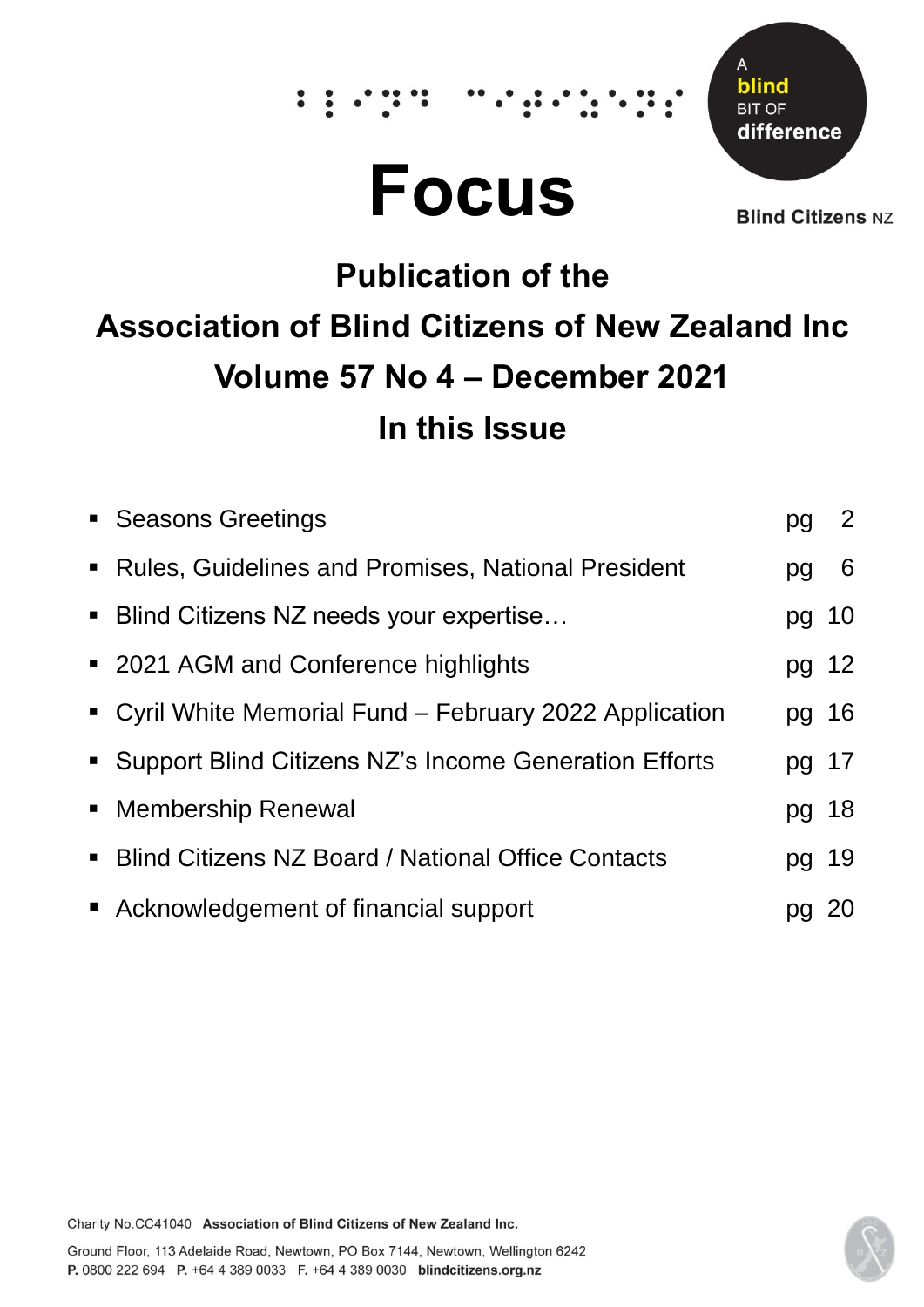#### **Season's Greetings**

Our December 2021 Focus Issue includes several regular items. The National President Jonathan Godfrey's thought-provoking comments about rules, guidelines and promises will have you thinking about COVID-19, vaccine passes, and our collective responsibility as a nation as we move through this pandemic.

The expertise of our members is often called upon. On this occasion, you'll read about two positions that are vacant due to resignation. These are for Focus Editor, and Blind Citizens NZ's appointee to the Blind and Low Vision Education Network NZ Board of Trustees.

We share highlights of the 2021 Annual General Meeting and Conference, primarily about guest presenters and award presentations.

Although our December Focus Issue is shorter than usual, you will receive at the same time, important COVID-19 related information. With so many changes happening, we hope this will prove useful.

Last but not least, if Focus arrives a little late in your mailbox, we hope you will take time to read it in the New Year.

From the Board and staff of Blind Citizens NZ, all the very best to you all for Christmas and the New Year. Mask up, record your visits and outings, use your vaccine pass, and above all else, stay safe.

# **Rules, Guidelines and Promises From Jonathan Godfrey, National President**

I'm all too aware that New Zealanders are currently experiencing a lot of changes in the "rules" created by the new COVID Protection Framework, commonly being called the Traffic Light System. Businesses are being told to comply with rules, and the nature of those rules depends on the type of business being conducted.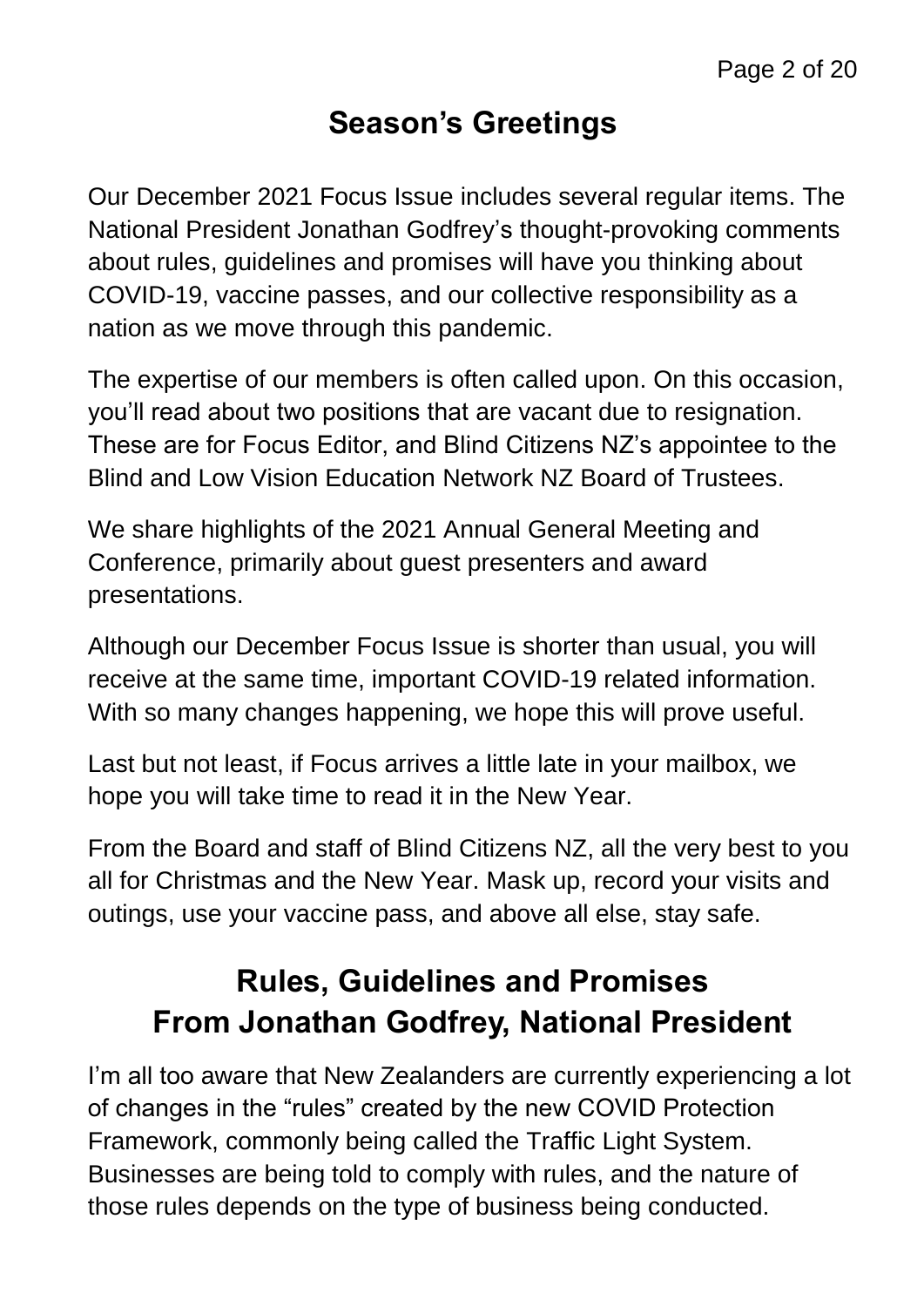One hopes the system that is supposed to simplify the rules and offer more certainty for us all, in fact does deliver certainty for everyone. Only time will tell.

Certainty requires knowledge of what to expect, and for all New Zealanders that means having the right information at the right time. Every blind, deafblind, vision-impaired and low-vision person should be benefitting from the work Blind Citizens NZ has done to improve the flow of information from Government, including that COVID-19 ads on TV are pretty much fully narrated now. The reality is though, that this only supports those of us in the blind community who have a television. In a similar vein, the fact that we've ensured the websites with information are presented in accordance with Government's own guidelines, only benefits the people that can make use of those websites. Our presence in website presentation is not only seen in ensuring implementation of the Government's Web Access Standard, but also in helping modify that standard so that it continues to work well for our community.

Sharing information by email and more modern social media avenues only gets to those people who engage with email, Facebook, or Twitter. We know there are other social media outlets too, but even the most commonly used ones aren't reaching everyone who needs to be kept informed of the latest changes. It feels like every second email I receive sharing information offers me a starting titbit and then gives me the link to a website for more information.

I do have the skills and equipment to allow me to go off and read that information, but there are plenty of blind, deafblind, vision-impaired and low-vision people who are less able to do this. Or, they simply do not have the technology to know what is available.

A rule that no one knows about isn't any use to anyone; ditto for guidelines and promises. Rules and guidelines that aren't followed don't serve society's needs, and promises that are broken end up compromising people's faith that anything will change.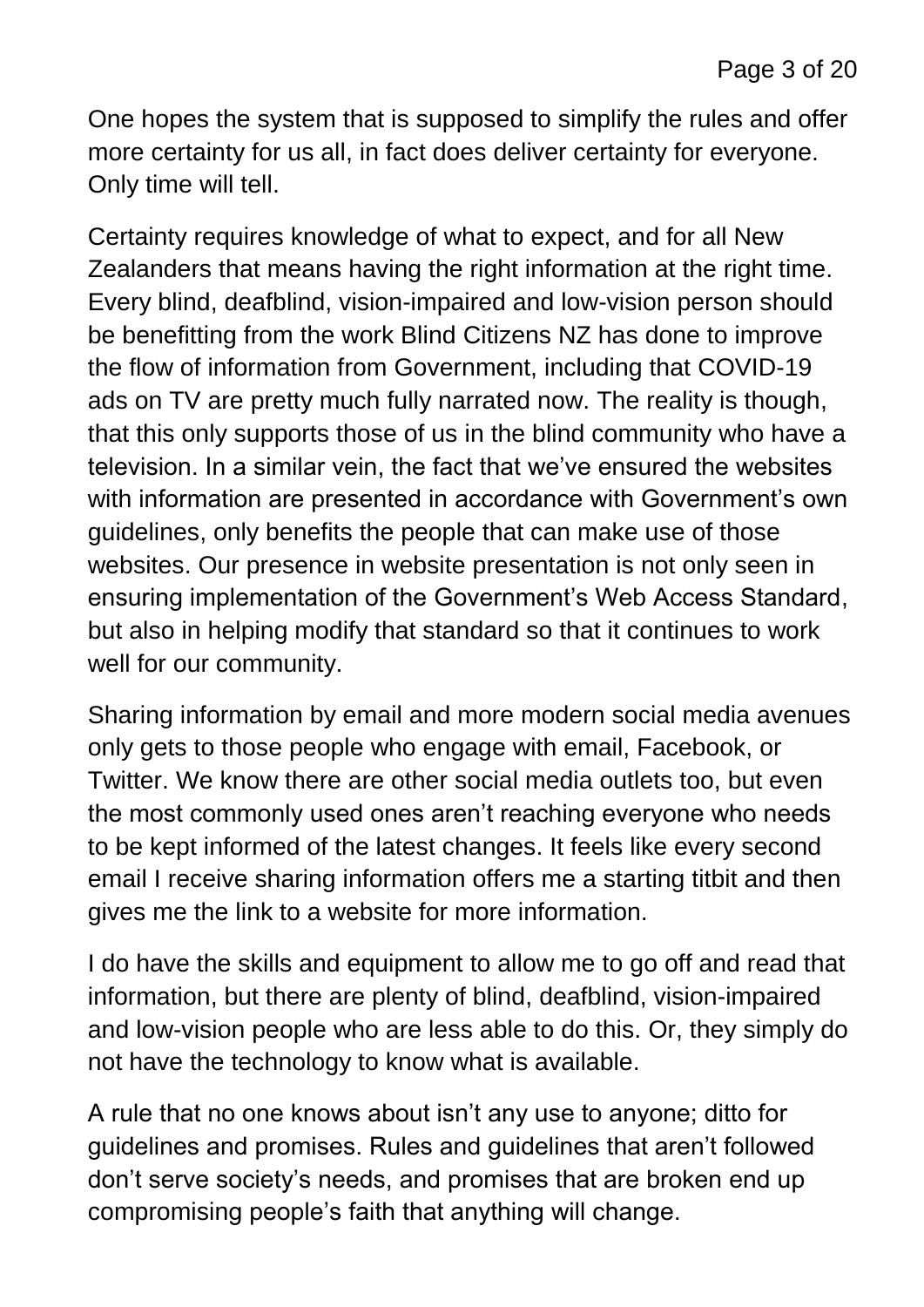The Government has set rules for society as we recover from the COVID-19 pandemic. If Government wants everyone to comply with those rules, the onus is on Government to make sure that everyone is made aware of their rights and responsibilities. The new Traffic Light System is quite well explained for anyone who wants to know about it, but isn't explained to everyone that **needs** to know about it. In addition to the information being put on a website, Blind Citizens NZ has worked with AI Comms to get the most up to date information on TellMe (0800 TellMe = 0800 835 563) so anyone with a phone can get to the official information provided by Government.

I've already experienced the uncertainty of life under the Traffic Light System. I went to my second favourite store just after the new system started. I do have a vaccination pass, but wasn't asked to present it at the door. I checked in as we are required to do, doing so using my COVID-19 Tracer app.

Life as a fully vaccinated person has its certainties. I know I can go into any store or attend any event that requires a vaccine pass, because I have one. I've already had to adapt my planning under the new system. I must either have a paper copy of my pass or start to take better care to make sure my mobile doesn't run out of battery. I was wearing my face mask, and I have to believe other customers were too. I definitely had no certainty that all customers were fully vaccinated, and I know that for some people in our community, that single element of uncertainty is enough to keep them in their homes.

There are already businesses and events that are choosing to promote themselves as requiring a vaccine pass, as well as those businesses and events that must check people's vaccine passes by law. Self-promotion of vaccination status was even happening several months ago on social media, well before the new system was announced. Let's face it, vaccine passes will affect our lives in the coming months, possibly years. How will we know who is doing what though?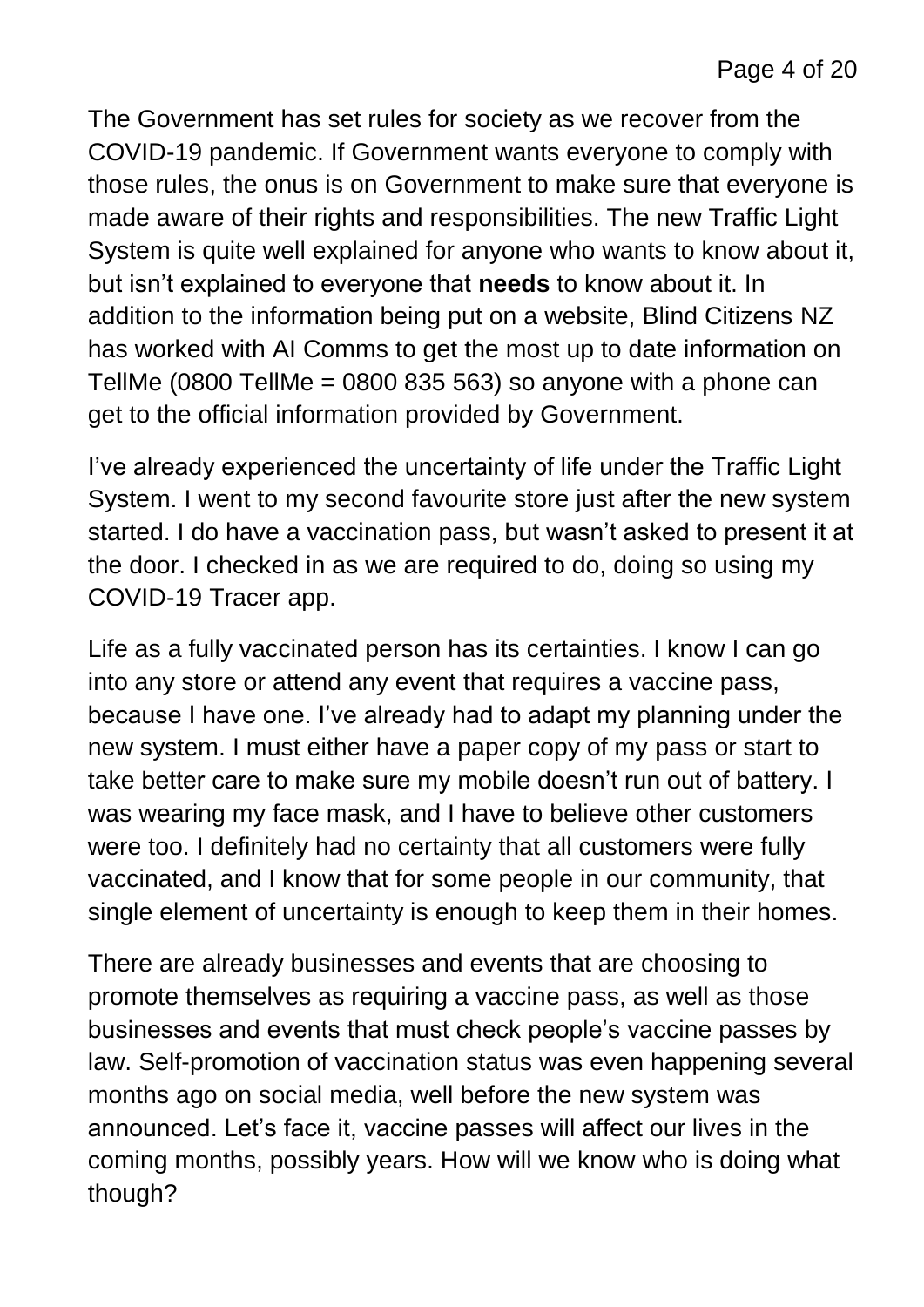We know that hospitality businesses in particular must check the vaccine status of their patrons. Anyone who is not vaccinated is certain that they are not going to sit down for coffee in a cafe until we get to the green level in the system, so they know not to go out for coffee. That is certainty and it does mean those people can make plans that avoid an embarrassing confrontation. How though, will anyone know if the business they want to go to on any given day is insisting on viewing the vaccine pass? I guess we could contact each business before we go out, but it's going to be more practical to assume the pass will be needed and get on with life.

Blind Citizens NZ has put serious energy into making sure all blind, deafblind, vision-impaired and low vision people can get their passes. It doesn't matter if you don't have a computer, because we were involved in ensuring there is a solution. You can get a vaccine pass using your telephone (0800 222 478) or go into a pharmacy that is dispensing vaccines. Blind people are getting the certificate onto their smart phones, sometimes with some help. \*\*We can use the vaccine pass system, so blindness is not what will shut us out of businesses and events.

There are some people from our community who made a choice not to get vaccinated. As long as they made this choice with decent information and of their own volition, then I acknowledge their right to make that decision.

I have to accept though, that if they have chosen not to get vaccinated, that they will find it harder than an unvaccinated sighted person to get on with life because the flow of information on how they will do things currently comes with a lot of uncertainty. Businesses are already putting (visual) signage on their premises and sharing information with customers on their databases. Every business will make choices about how they communicate, and we'll almost certainly be powerless to do much about it.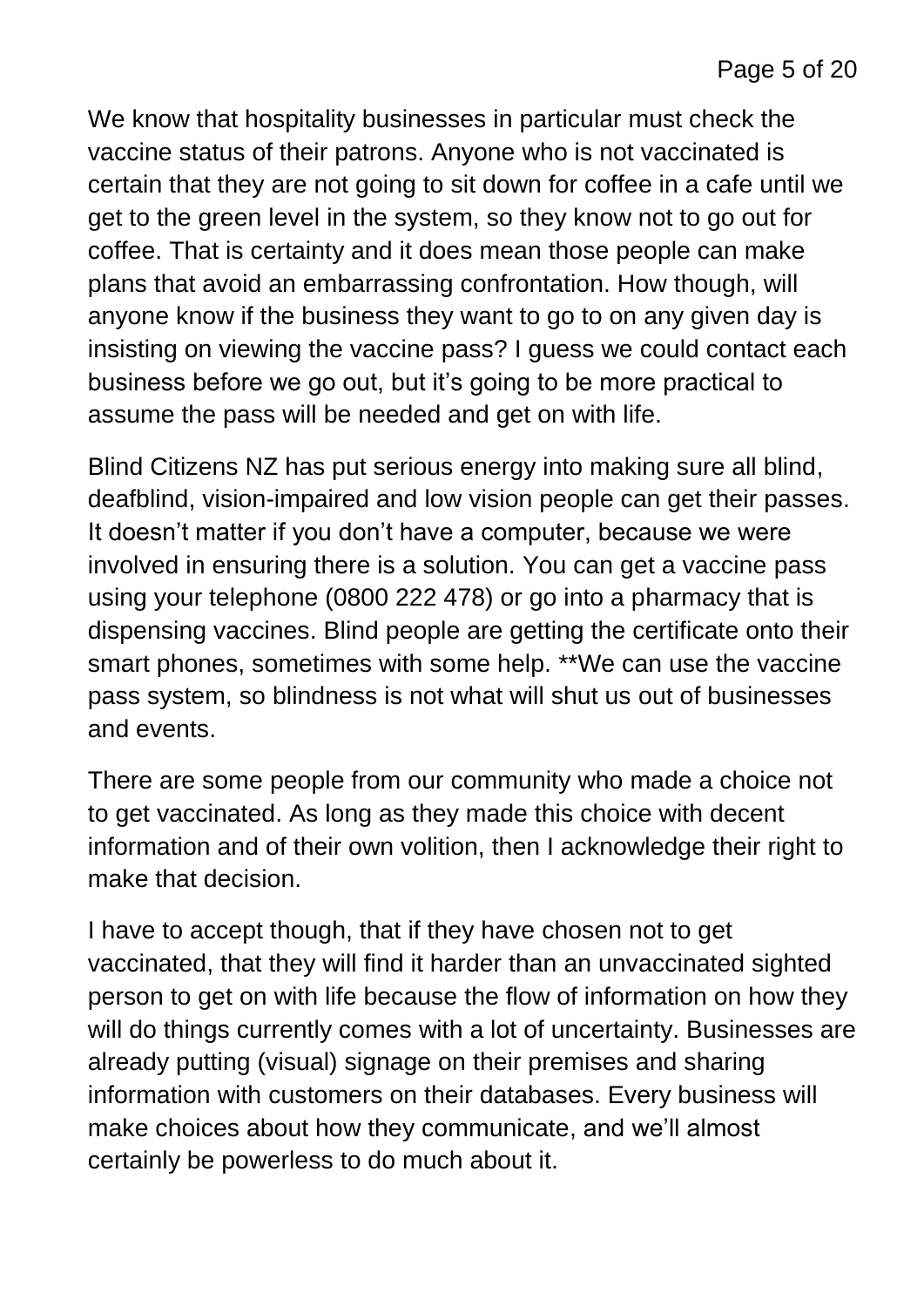In contrast, we should expect to have an impact in voicing the concerns of clients receiving services from BLVNZ. We've already been told that an unvaccinated person will still receive services, albeit in their own homes. Ensuring people do receive an essential service is critical, and from my point of view, the services that BLVNZ clients receive are just as essential as those provided by other disability service providers. I think it is important to note that it was with help from Blind Citizens NZ in 2020 that led to BLVNZ being deemed an essential service. I wasn't to know it back then, but I have personally benefitted from BLVNZ being an essential service because my new guide dog was allowed to leave Auckland during lockdown so that he and I could get on with our training.

Surely every business that wants to be seen as essential, must also live up to the moral obligations that come with being essential, and I'm not just talking about BLVNZ here. Any business that was ever considered essential must now be making sure that all people are able to use that business, with or without a vaccine certificate. This is a classic case of rights and responsibilities, normally mentioned in relation to individuals. Businesses wanted the right to be essential when it suited them, now they have the responsibility to be essential no matter how much it inconveniences them. I would like to acknowledge that many businesses do seem to have made a plan for all of their customers, even if the rules they impose differ for their vaccinated and unvaccinated customers. My favourite store does this in its weekly email to customers.

The advantage we now see is that the way businesses will serve unvaccinated people means that many of those businesses have expanded the ways they do business. That can create an opportunity for people to choose the way they will be a customer. It creates a way an unvaccinated person can continue to enjoy life without confronting any stigma associated with their preference.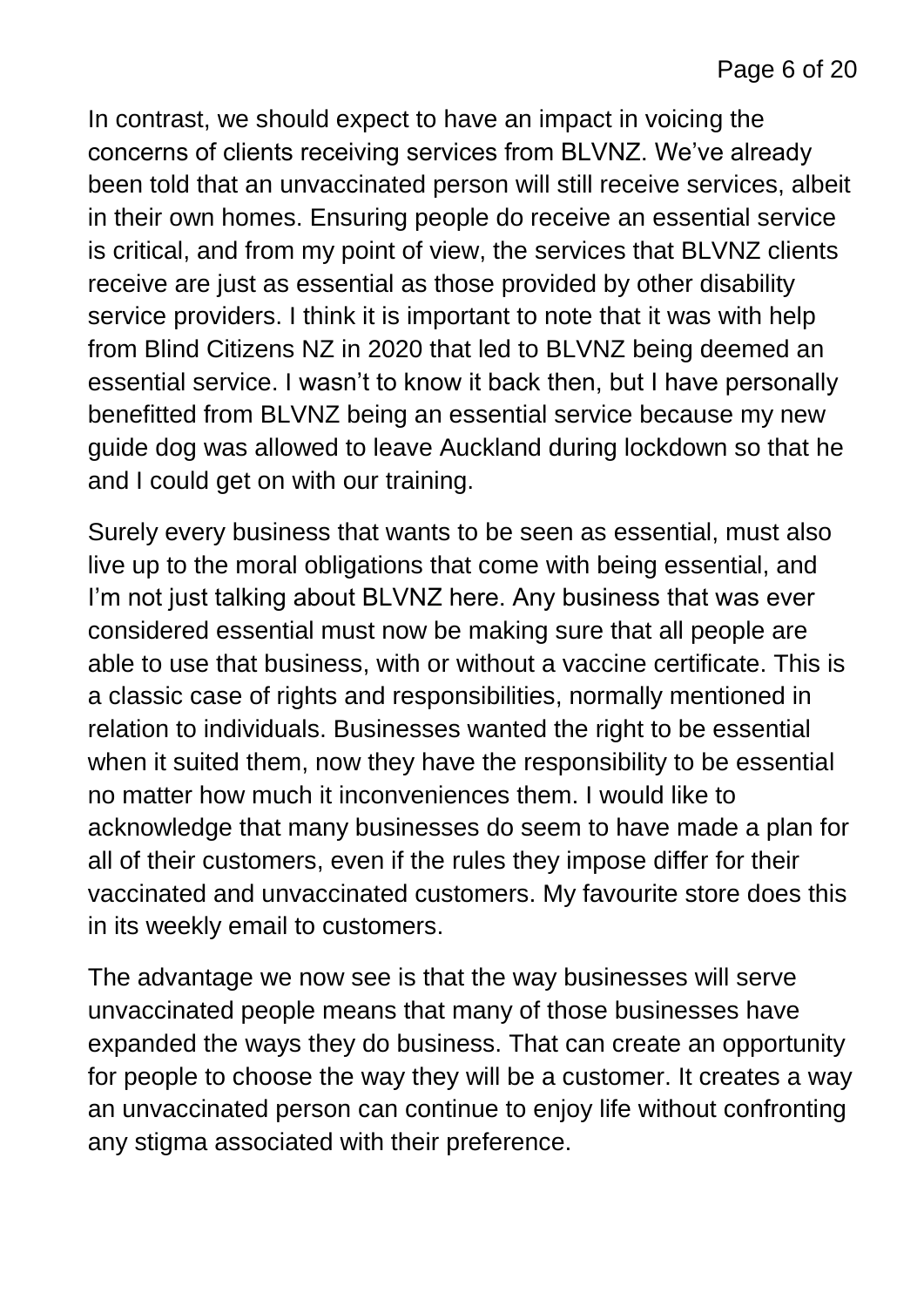Even better though, there is also some chance that a disabled person can get an improved outcome without having to explain every detail of their personal situation in order to get the services they need. Unfortunately, some of the opportunities haven't been as good for all disabled people. My pet peeve is the lack of detail about products on websites because the seller seems to think that the single photograph of the product is sufficient. If I was in store, I'd be able to pick up the item and decide if it was the right size. A photo creates uncertainty and guesswork, and in my case often leads to me saving my money for another day.

So, where will we be able to go and when in the coming months? The answer depends on where we live of course, and the colour of our region's traffic light. When will our branches and networks get back to having the face to face meetings we've missed out on for so long? The answer to this question depends on where that meeting is to be held. Every facility should have its own clearly specified set of rules, and we're confident that there are ways for blind people to show and verify each other's certificates if we need to. As a smart phone user, I can let anyone see or listen to my vaccine pass details. If I want to verify someone else's details, the verifier app does work, but perhaps some practice is required to get everything lined up just right. If I didn't have a smart phone, I'd be unable to verify a paper certificate though. At present that means blind people who don't have a smart phone cannot check the vaccination status of anyone else. On balance, this inability is one key reason why Blind Citizens NZ is comfortable in supporting the requirement on individuals whose employment role involves provision of face to face disability support services.

It is looking like the need for Zoom room meetings is going to continue into 2022. I was fortunate to join the Auckland branch's virtual end of year meeting just before this column was submitted. The call included twelve people who've only tried Zoom because the branch had to move its meetings online.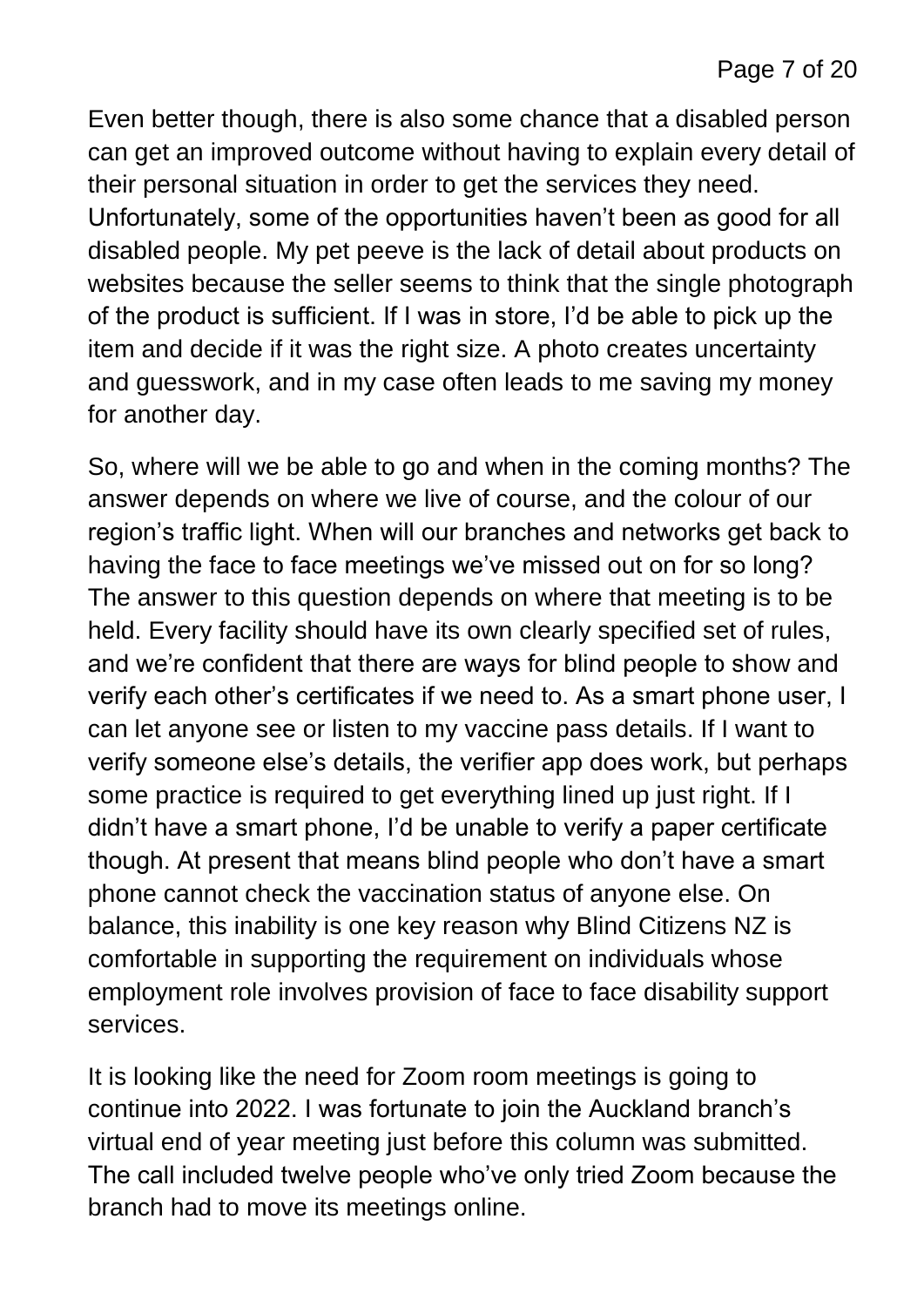Well done Auckland branch for supporting your people. Our AGM and Conference this year was a hybrid event. A lot went well, and a few things could be done in a better way next time. I do see us having more and more totally virtual or hybrid events in future, so we're all going to need to support people whose confidence in staying connected with their communities remains low.

In 2022, I hope to get more people joining me in Zoom chats on a range of topical matters. Look out for promotion of these sessions in the next issue of Focus. I do think we can lift the confidence of more members in joining events online. Yes, it takes some assistance from time to time, but people turning up to our face to face meetings also needed advice and guidance of a different kind. We've looked after each other in a physical sense well in the past. Now it's time we did so in the new environment, whatever form that takes.

One of the most important developments of a political nature was announced at the end of October. The Government has promised to introduce access legislation into Parliament in the middle of 2022. We will have a chance to interact with the legislation through Select Committee and through discussing what we need with Members of Parliament from all parties. If disabled people ever needed a reason to learn how to have their voices heard by politicians, this legislation is it. We owe it to ourselves to help politicians learn what it means to be disabled in New Zealand, and how they must represent us too. MPs love to hear from people who are well informed and ready to share their personal experiences. Every disabled person has a story to tell. To be disabled means something is disabling us and that makes our stories. Many of the things that disable us can and should be sorted out so that they stop disabling us.

We need to see that the system created by the new legislation will have the power to make things change for us. We do not need to just hear promises, we need to know that someone will take responsibility for fixing our problems and therefore actually reduce the frequency of disabling situations.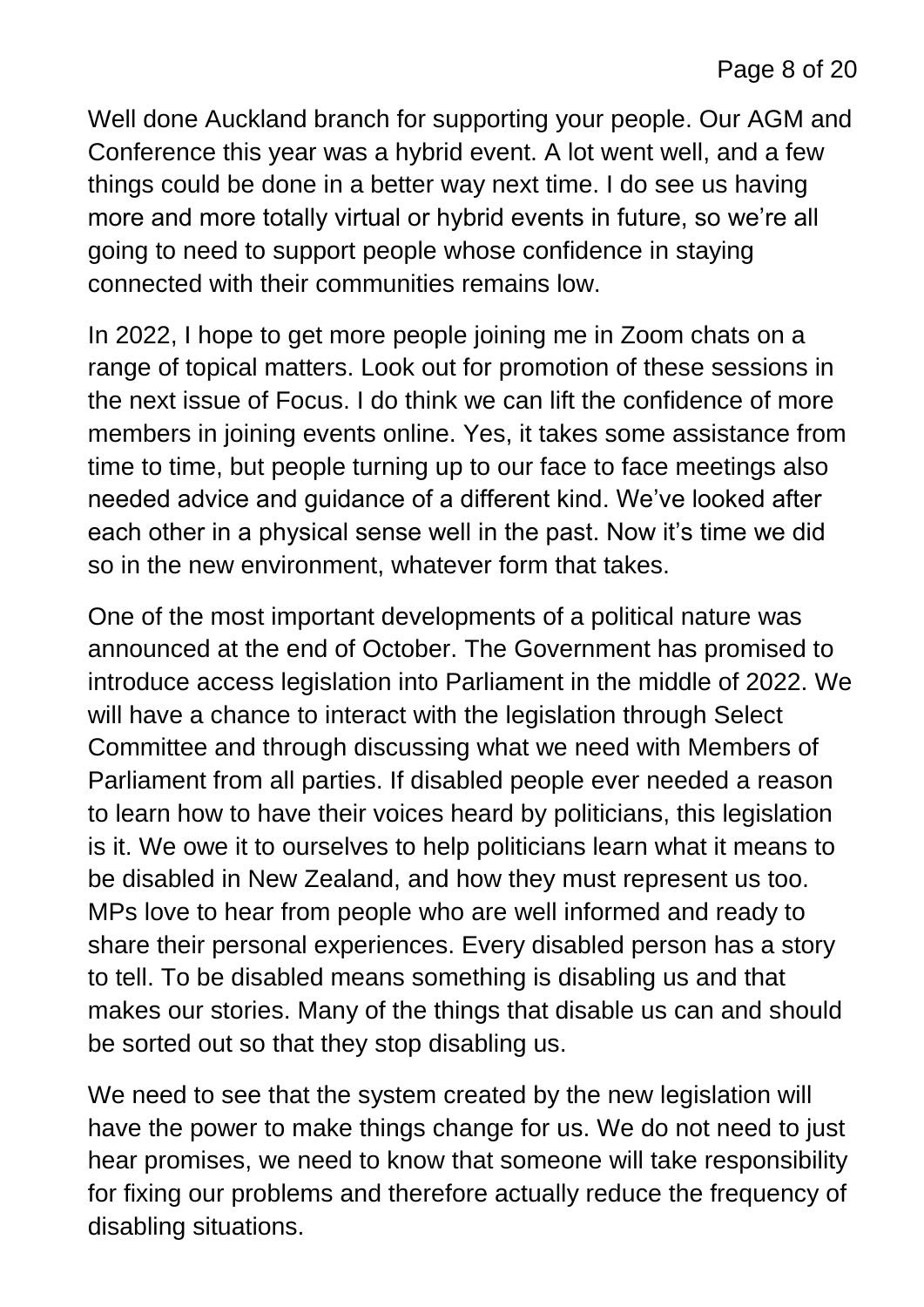We need to know that the new system has a chance of wrongs being righted, that our place in society is valued, and that we see decisions made on the basis of equity not just equality of rights.

The current ways of working through strategies and action plans are better than not having them, but they aren't closing the gaps fast enough. A fundamental improvement in the system is needed if New Zealand is serious about improving disabled people's lives. I've written about taking complaints in a previous column. It takes a lot of effort and fortitude to take a case through the Human Rights Act's processes. Many of those outcomes solve a problem for an individual without ever stopping the same situation arising for other disabled people, often because they are resolved through mediation. We need mechanisms that seriously penalise people, agencies, and businesses from discriminating against disabled people. We need to know that a wrong-doer will get their comeuppance. Without some sort of enforcement mechanism, the cost of doing wrong to disabled people could remain a better option than putting things right. New Zealand needs a system that incentivises doing right over wrong. Politicians need to know that the status quo often lets wrongs overrule rights when it comes to disabled people. We need to ask who, if anyone, is willing to let that continue.

Hopefully you can see that I think we've got some exciting times ahead. Life will have its challenges for individuals, so we do need to put more effort into supporting each other. We've got an excellent opportunity to make New Zealand a better place for disabled people, and I hope you're looking forward to it as much as I am.

Bring on 2022!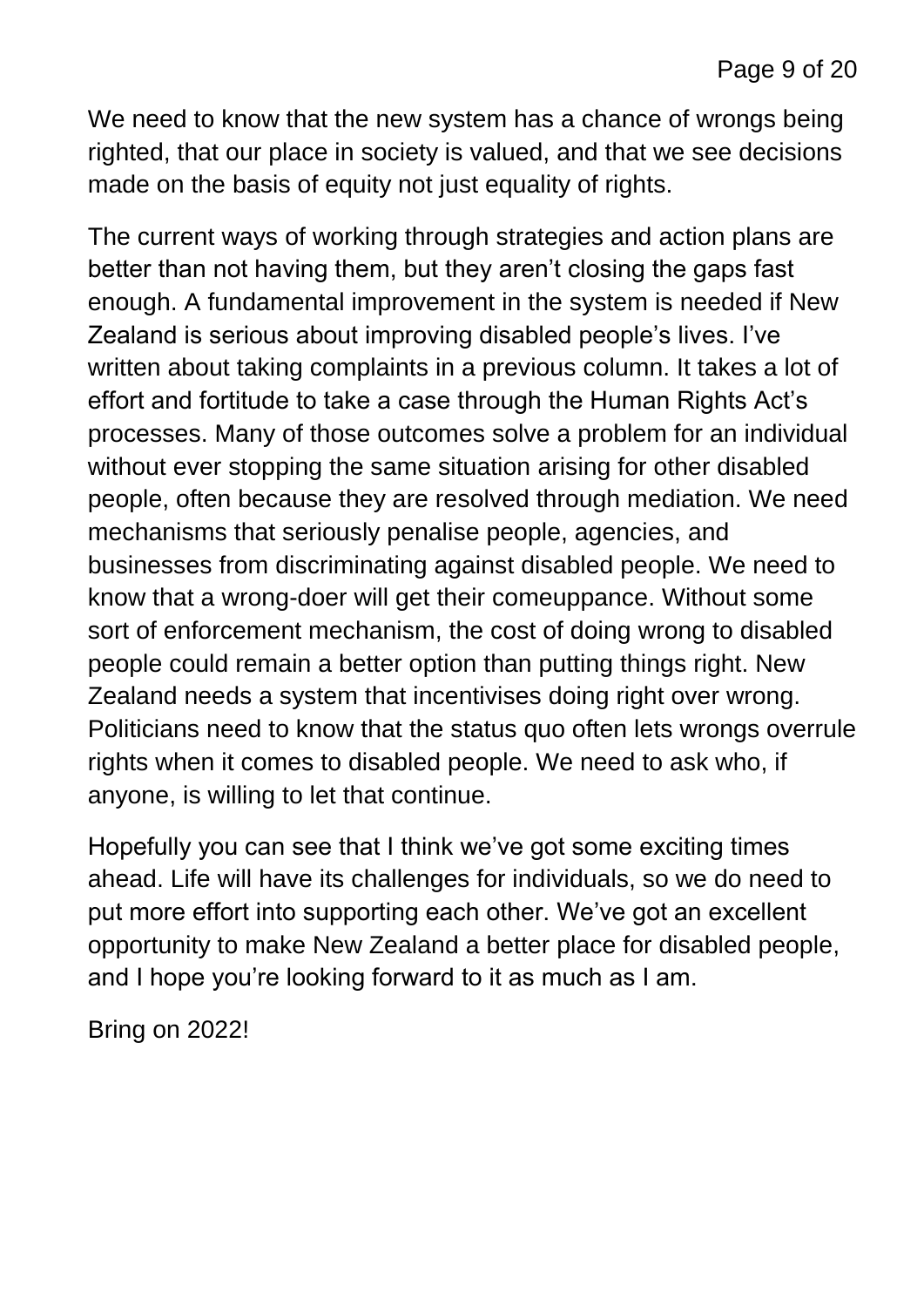# **Blind Citizens NZ Needs Your Expertise, Knowledge and Interest**

From time to time, Blind Citizens NZ provides opportunities for members to share their expertise and knowledge in a way that benefits both our members, and community of people. On this occasion, there are two opportunities being publicised – one is for Focus Editor, and the other is the appointment of Blind Citizens NZ's representative to the Board of Trustees, Blind and Low Vision Education Network NZ.

You may recall we publicised in our previous Focus issue, the appointment of Kylee Maloney to each of these positions. Regrettably, for health and personal reasons, Kylee has advised the need to resign with immediate effect, from both roles.

Details for each of these positions follow - expression of interest are open to Ordinary (financial) Members of Blind Citizens NZ. The closing date by which expressions of interest must be received (applies to both roles), is 4pm, Monday 28 March 2022. Your expression of interest should identify relevant skills, expertise and/or knowledge you bring to the role.

**Focus Editor:** Key aspects for prospective editors to bear in mind include that:

- $\blacksquare$  the term of appointment is determined by the Board  $-$  this may be one or two years;
- Focus is the official national publication of Blind Citizens NZ;
- Focus is the mechanism for communicating constitutional requirements such as scheduled election notices;
- Blind Citizens NZ's membership is the primary audience however the publication goes to all Members of Parliament, stakeholders, etc;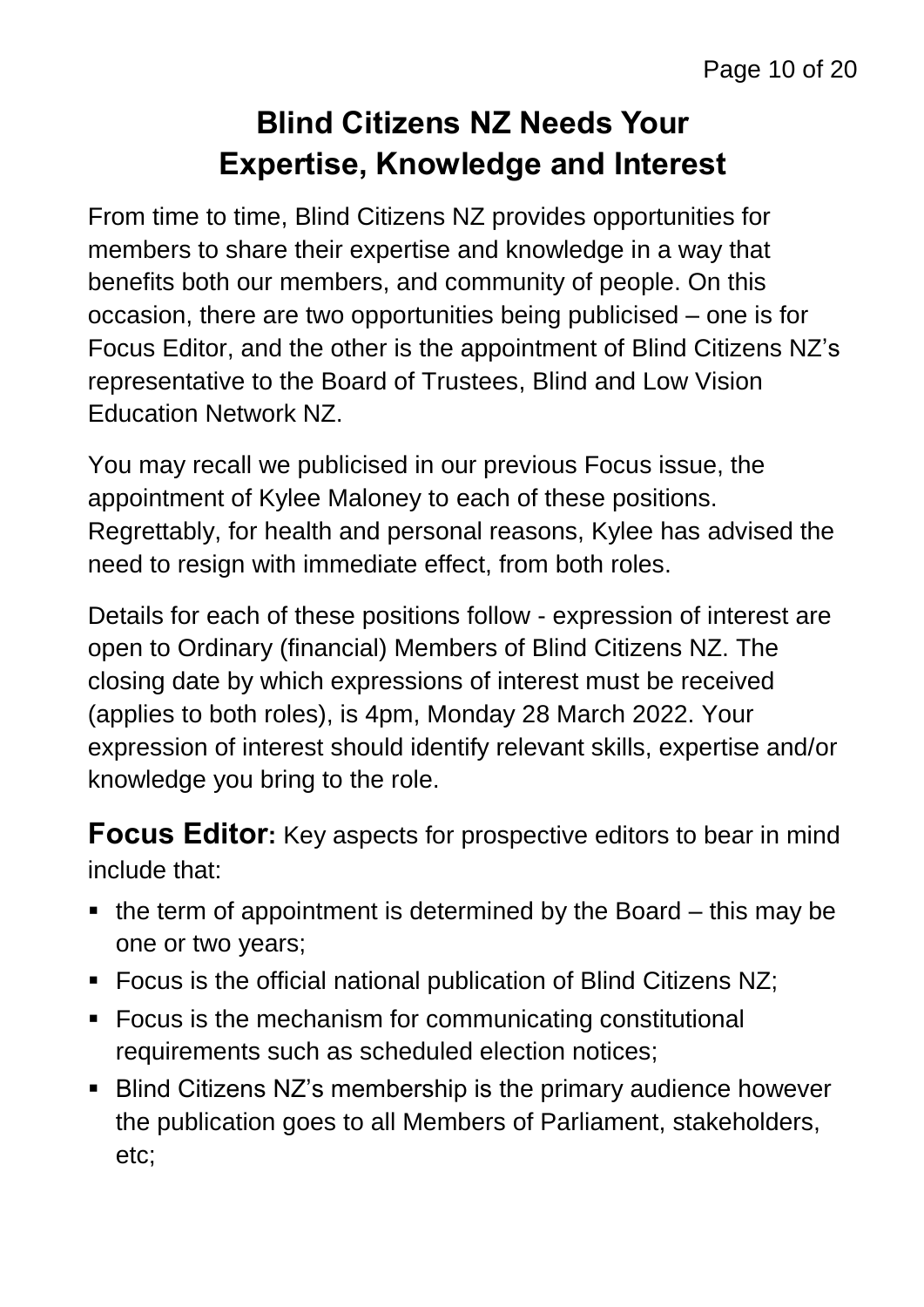- editorials should raise and promote debate on issues that are current and topical to the blind community, and stimulate readerinterest in submitting Letters to the Editor;
- the successful person will bring their editorial style to Focus.

## **2. Blind Citizens NZ Appointed Trustee - Blind and Low Vision Education Network NZ, Board of Trustees**

BLENNZ is a special character school, providing education services to blind and low vision learners (including those who are deafblind, or have additional specific educational needs) from birth (or diagnosis) to age 21. BLENNZ is located at its residential campus at Homai, Manurewa, Auckland.

Through its Visual Resource Centres and mainstream schools attended by blind and low vision learners, BLENNZ provides services throughout the country.

The successful person will be required to complete the current term which concludes November 2024. If you can make this commitment, and meet the following expectations, the Board is extremely keen to hear from you. You will be eligible for consideration provided you:

- have experienced the education system as a blind person at primary and/or secondary level;
- understand the implications of special education as it relates to the core curriculum;
- identify with the needs of a wide range of students who are at different points in the schooling process;
- can demonstrate familiarity with Blind Citizens NZ's position on lifelong education.

Having read about fundamental requirements of this appointed trustee position, we hope you remain interested in this exciting position.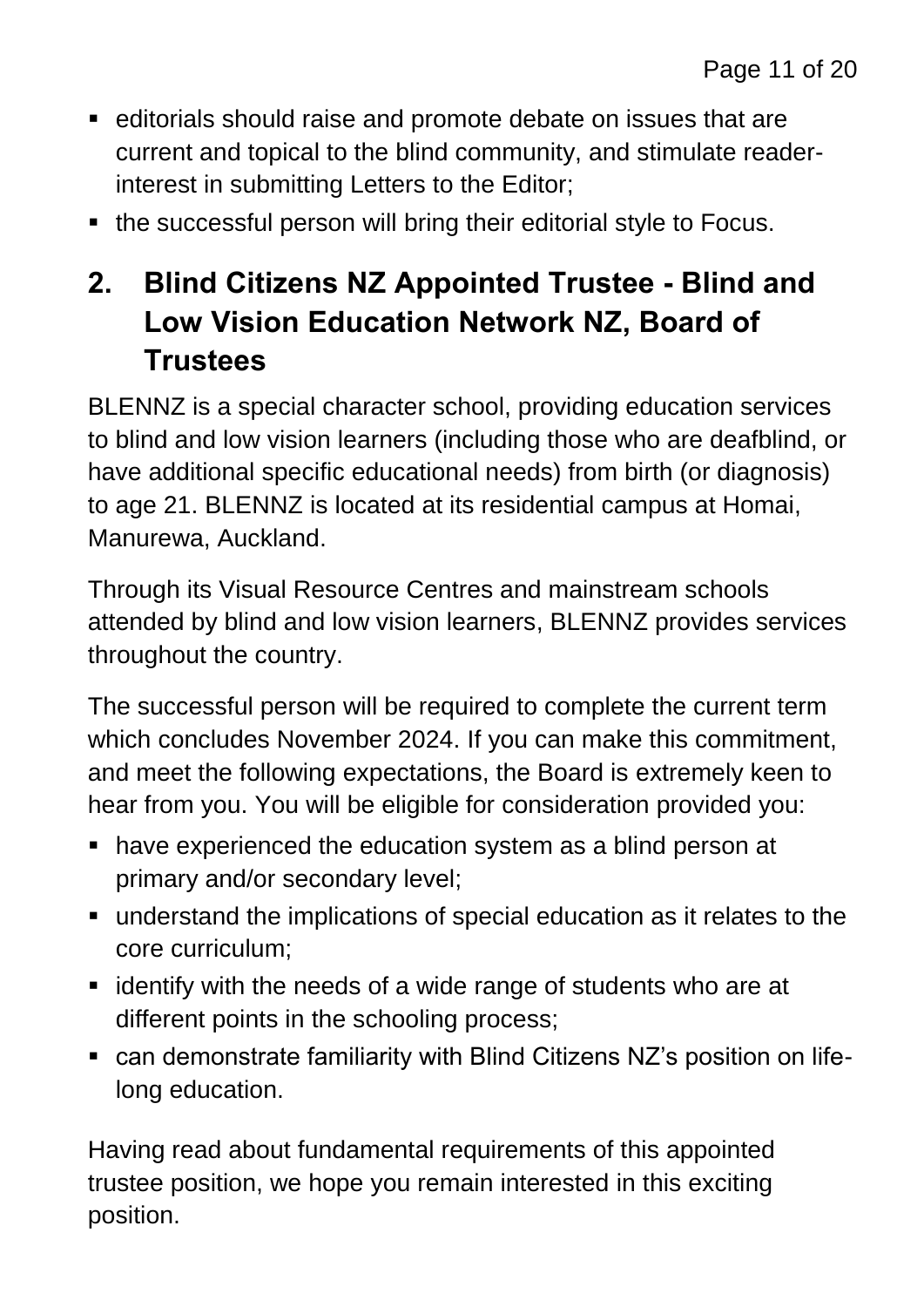Your next step, before putting in your expression of interest, is to contact Blind Citizens NZ's National Office to obtain the full set of duties and responsibilities. The final step is to put forward your name and supporting information.

At its meeting on 9-10 April 2022, the Board will consider expressions of interest for both Focus Editor and for the BLENNZ Board of Trustees' position.

Expressions of interest close 4pm, Monday 28 March 2022. Please submit your expression of interest via one of the following options:

- Post: PO Box 7144, Newtown, Wellington 6242;
- **Email:** [rwilkinson@abcnz.org.nz;](mailto:rwilkinson@abcnz.org.nz)
- $\blacksquare$  Fax: 04-389-0030.

# **Highlights of Blind Citizens NZ 2021 Annual General Meeting and Conference**

Sharing a few highlights from Blind Citizens NZ's Annual General Meeting and Conference. Held Friday 8 to Sunday 10 October at the Brentwood Hotel, Wellington, COVID-19 did not get the better of this three-day event. Attendees were present in person, they joined virtually by Zoom, and from across the world linking to our live stream. Some were unable to join in real-time, but enjoyed watching and feeling part of proceedings via our YouTube channel.

Friday evening, from his collection of recordings and sound clips dating back to 1951, Clive Lansink presented an informative, engaging session, that showcased historical aspects of Blind Citizens NZ and the blind community, with many people from his video recording present. He referred to this as taking a walk down memory lane.

Award presentations are always a highlight, and this year was no different…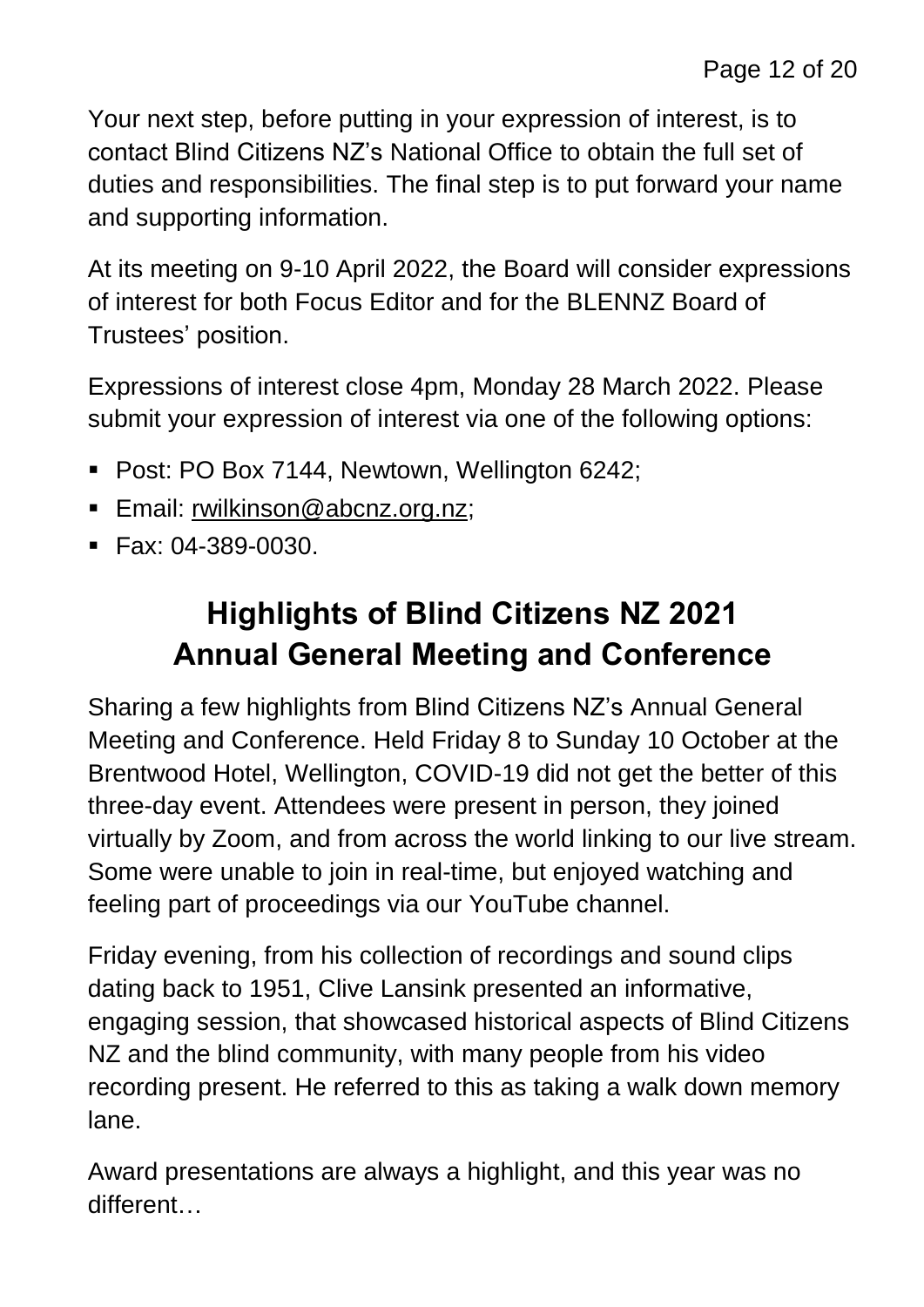**Beamish Memorial Medal**: this year there were two recipients of this prestigious award, Geraldine Glanville, and Latoa Halatau.

**Example 3 Geraldine Glanville** has served on the governing bodies of both Blind Citizens NZ and the RNZFB Board. In the early 1990s she was one of two Blind Citizens NZ trustees on the RNZFB Board. Geraldine's voluntary contributions include well in excess of 20 years to Blind Citizens NZ and 18 years to the RNZFB Board where she was the first woman Chair.

In her role as Blind Citizens NZ's appointee to the RNZFB Board, Geraldine played a major part in the RNZFB's transition from a benevolent welfare and service organisation governed under a public Act of Parliament, to a member-driven, self-determining Incorporated Society. During the many years of challenging advocacy and negotiations that contributed to the RNZFB becoming an Incorporated Society, she was closely involved in work that led to the repeal of the RNZFB Act 2002. Such was her involvement in the transition that Geraldine documented this in her publication "The RNZFB from 1995 to 2003 - Putting the Past Behind Us".

Geraldine's involvement with Blind Citizens NZ includes at branch level where she held the roles of both Chair and Secretary, and also on the Board of Blind Citizens NZ. The significance of her contributions to Blind Citizens NZ's publications, policies, strategic plans, and new Constitution are testament to the passion and expertise she brings.

In recognition of her services to the blind community, Geraldine was made a Member of the New Zealand Order of Merit in 2015.

**• Latoa (La)** Halatau has spent over 30 years working in the disability, non-government sector. He has delivered presentations at United Nations conventions on issues concerning disabled people. La was a social worker for the RNZFB for 20 years. For 15 plus years, he has provided support for blind and Pacific people extending beyond New Zealand to the Pacific Region.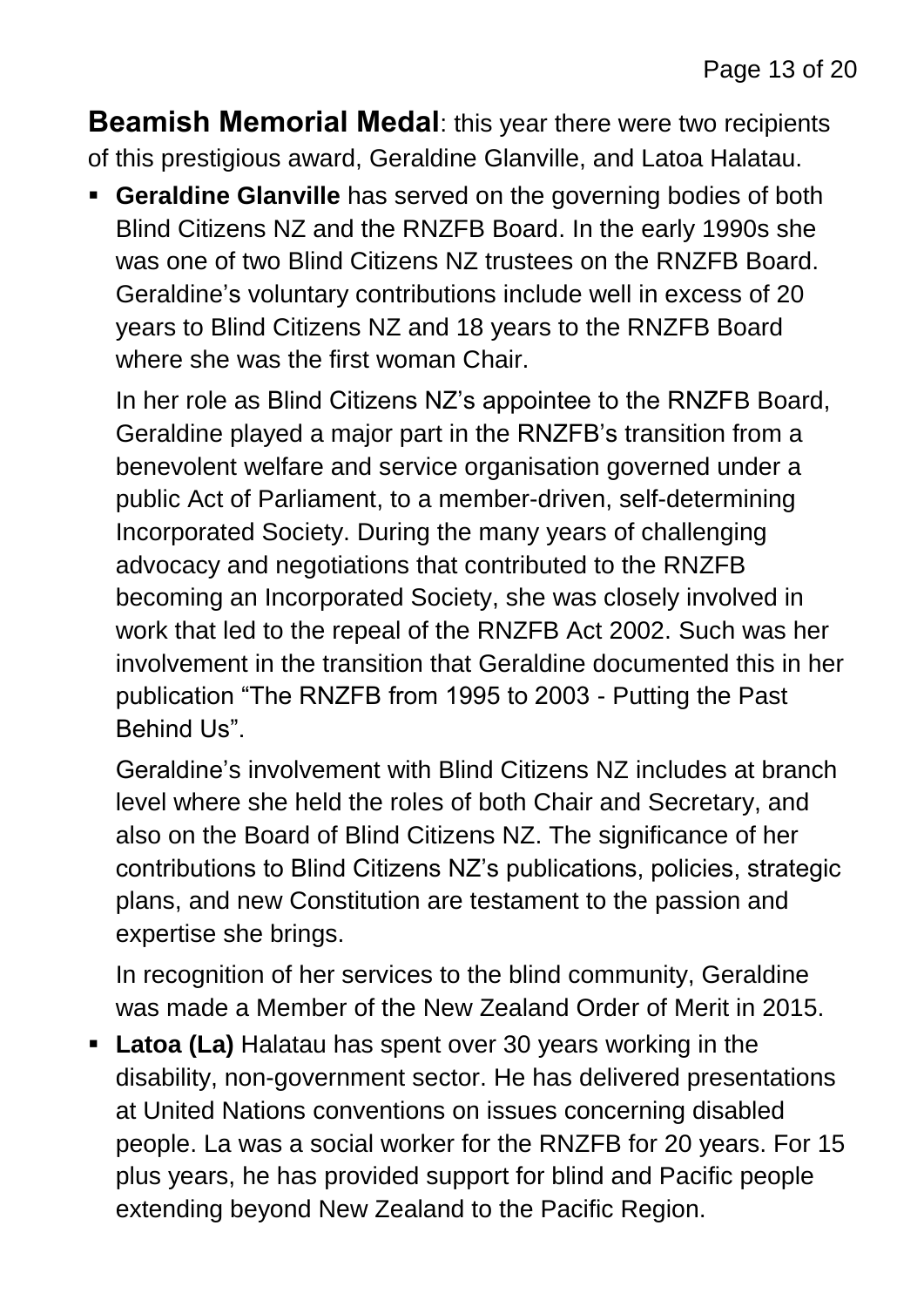Currently, in partnership with his wife Tewai, he manages Vision Pacific Charitable Trust. Vision Pacific is a not-for-profit provider contracted by the Ministry of Health to work with individuals to help them achieve their independent living goals.

In 2003 through Vision Pacific he helped establish the Pacific Disability Forum, which aims to improve the lives of people with disabilities in Pacific countries and territories. La's guidance has contributed towards more than 20 countries receiving assistance to form National Disabled Peoples Organisations and unite under a regional body. La is a member of a number of entities that provide support and guidance to the disability sector.

A long-time member of Blind Citizens NZ, La has been on the Auckland Branch Committee, and nationally, he has served in a governance capacity on the National Executive of Blind Citizens NZ.

A founding member of the New Zealand Disability Support Network, La remains active in this work. Likewise the Enabling Good Lives Leadership Group to which he was appointed in 2013, La remains an active member of this team. La has held significant roles on many of the entities he has served, and continues to serve including as vice chair of the Health and Disability Consumer Advisory Committee.

In 2015, in recognition of his services to the blind and Pacific community, La was made a Member of the New Zealand Order of Merit.

**Johnson Trophy for Leadership: presented to Wendy** Chiang, this award recognises the contributions she has made both for and on behalf of Blind Citizens NZ, and also within the deafblind community. Wendy's unassuming manner, her guidance, coupled with a firm, energetic approach towards all that she commits to, are factors that influence others.

**Guest Presenters** We were honoured to be joined by prestigious speakers. You will read more about them in the minutes. Many recognised Blind Citizens NZ for the work it does on behalf of blind people. We include an overview of what presenters talked about …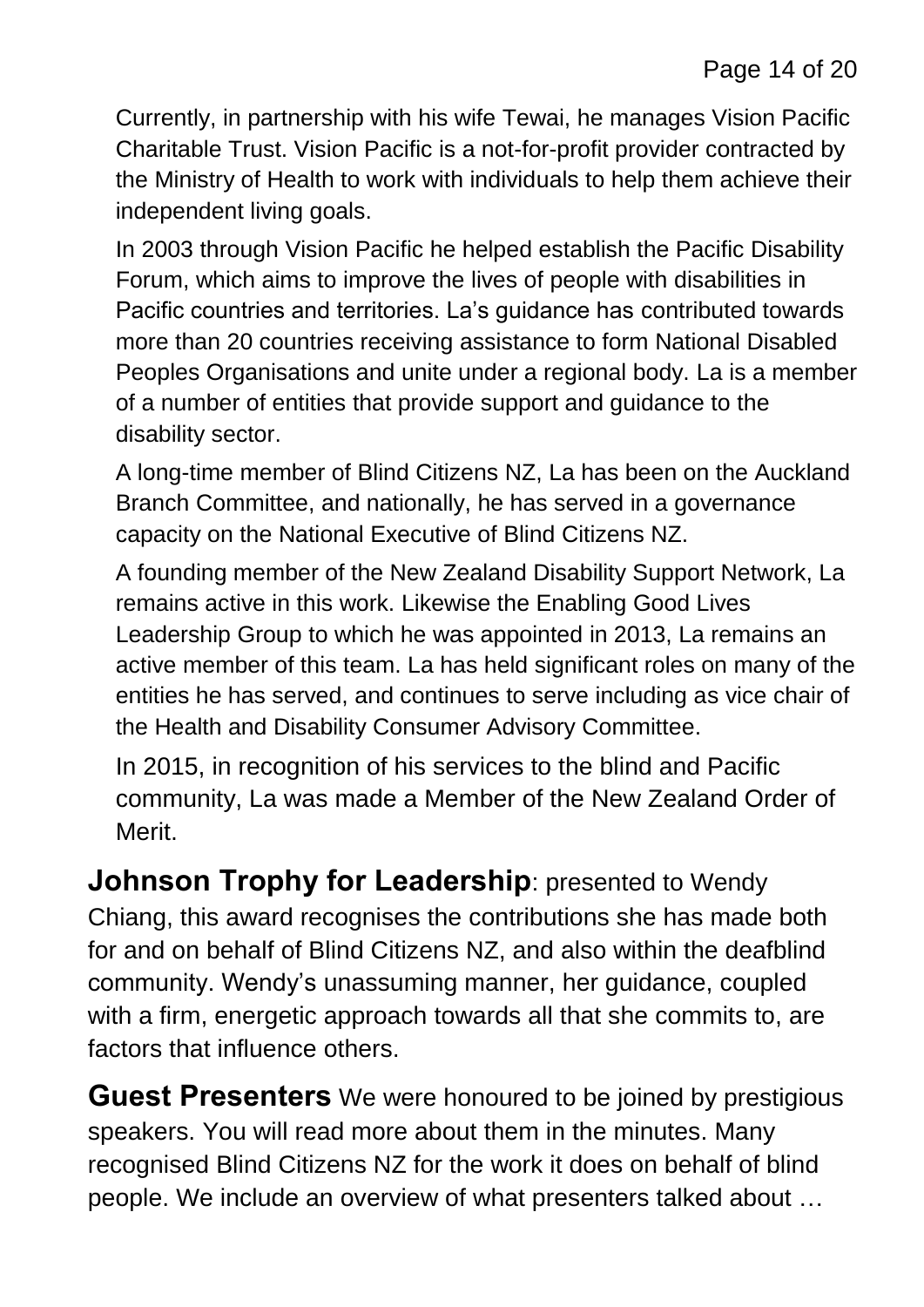**Hon Carmel Sepuloni, Minister for Disability Issues**, carried out the official opening on Saturday morning. She had taken the time to do a pre-recorded video for the opening. She spoke primarily about work happening in relation to accessibility legislation, and government's commitment to introducing this.

**Peter Boshier, Chief Ombudsman, Office of the Ombudsman,**  spoke to the topic**:** Kaitiaki Mana Tangata – working together to make disability rights real. His work with, for, and on behalf of disabled people, and his learnings were a significant focus throughout his presentation.

**Paula Tesoriero, Disability Rights Commissioner**, talked about the work in which she is involved in her role, and the number of issues and disability-related matters overall, addressed through the Human Rights Commission.

**Brian Coffey, Director, Office for Disability Issues** spoke in broad terms about some of the challenges faced as Government progresses disability-related matters including accessibility legislation. He gave an indication there may be a new ministry, and of course, we have subsequently learned that is happening. It is worth noting that once established, this will be the first ministry for disabled people in the world.

**Martine Abel-Williamson, President World Blind Union** shared some of her experiences and learnings that have accumulated "… en route to the top job".

The Panel of Blind Citizens NZ's Past National Presidents each spoke to two topics, and joined in the ensuing question and answer opportunity. All National Presidents from 1983 to the present joined in the panel:

- Mary Schnackenberg, 1983-1987
- Clive Lansink, 1987-1991; 2007-2016
- Doug Johnston, 1991-1997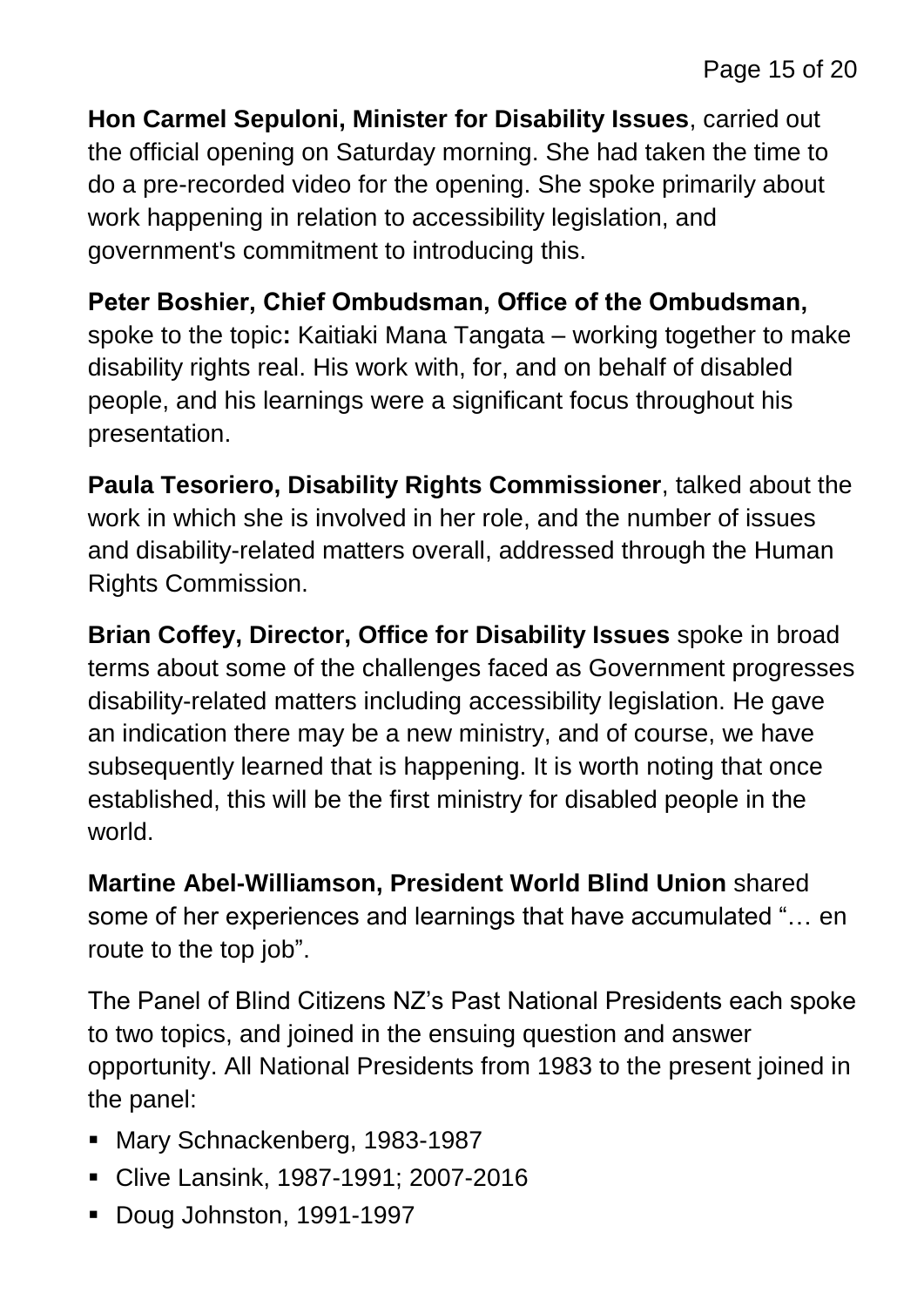- Jonathan Mosen, 1997-2001
- Vaughan Dodd, 2001-2003
- Carolyn Weston, 2003-2007
- Jonathan Godfrey, 2017-

# **Cyril White Memorial Fund Closing Date for Applications – 1 February 2022**

The Cyril White Memorial Fund facilitates funding opportunities that encourage and cultivate leadership skills and qualities among blind, and vision impaired people. Blind Citizens NZ, together with Blind Low Vision NZ, is responsible for publicising these opportunities. The next round for applications closes 4pm, 1 February 2022.

To provide some context about the fund, Cyril White was a pioneer in the blindness advocacy movement. His passion and legacy led to the establishment of the Cyril White Memorial Fund following his death in 1984.

Eligibility of applicants is primarily for those people who meet the requirements for full registration with Blind Low Vision NZ. In addition, projects that are likely to be of direct benefit or interest to blind and vision-impaired people are eligible for consideration.

If you have a project or activity and want to find out whether this meets the fund criteria, do not hesitate to contact us for full details. This way, you can be confident you have ticked all the required boxes. Most of all, that your application meets funding eligibility criteria.

Applications to the Cyril White Memorial Fund must be received by 4pm, Tuesday 1 February 2022. These should be for the attention of: Cyril White Fund, C/ Blind Citizens NZ, PO Box 7144, Newtown, Wellington 6242. Alternatively, by email to [admin@abcnz.org.nz](mailto:admin@abcnz.org.nz) including in the subject line, Cyril White Fund application.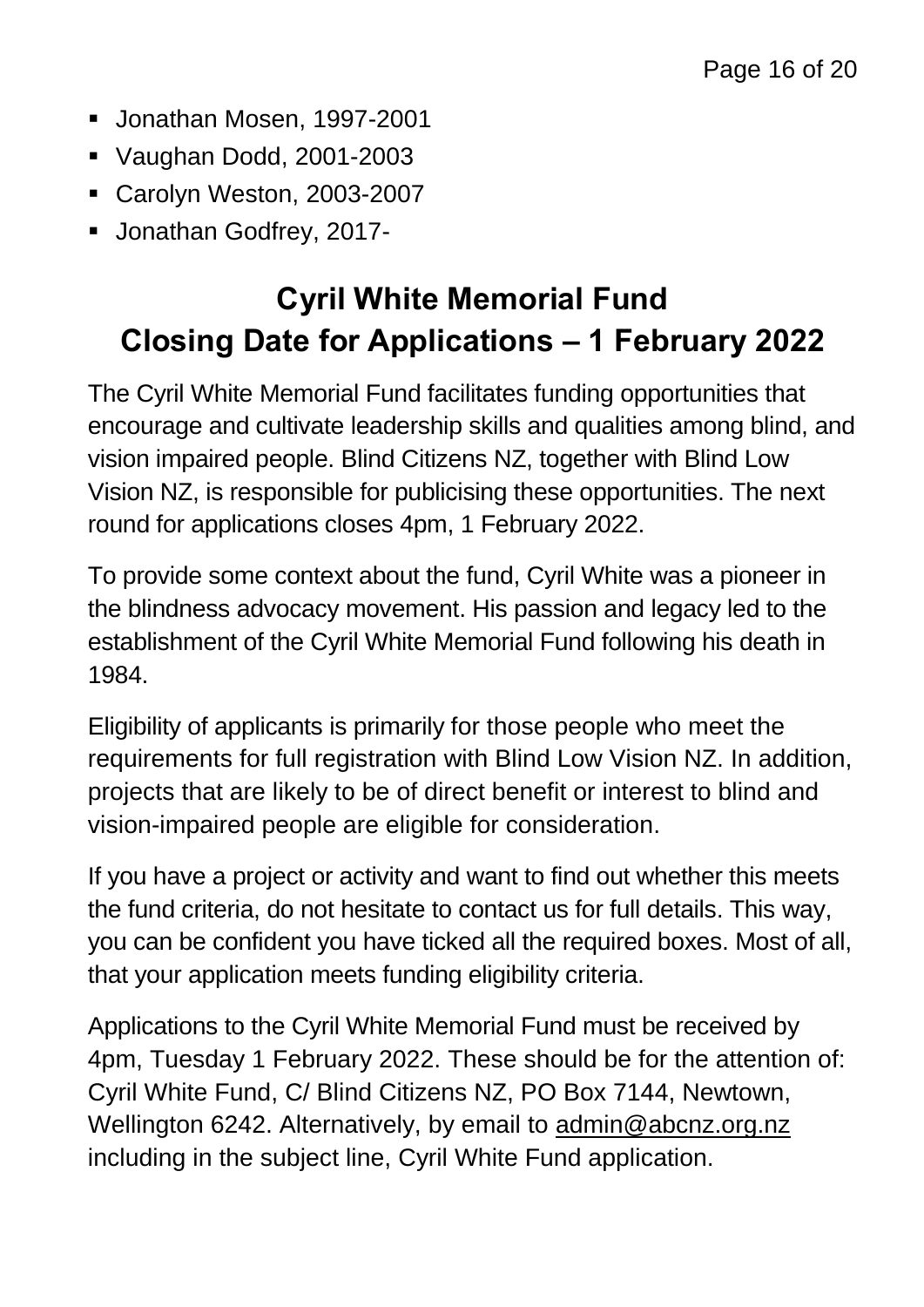#### **Please Support Our Income Generation Efforts**

Blind Citizens NZ has both Charitable and Donee status. This is important for anyone thinking about the mutually beneficial outcomes of payroll giving and making us your charity of choice. Income received through donations, bequests and payroll giving for example, go a long way towards supporting the many facets of our work i.e. our advocacy, promotional campaigns, and communication and community education. Making Blind Citizens NZ the recipient of a bequest or legacy, is another way you can support us. Here is information about each of these options.

**Payroll Giving** is an easy way for an employee to donate to a charity of their choice, such as Blind Citizens NZ. When an employee donates to a charity through their payroll, they receive a tax refund immediately. For all other types of donation, the donor must wait until the end of the tax year to receive their tax refund. A key benefit of donating through your wages (Payroll Giving) is that as an employee you may decide to donate your refund to the charity as well.

Charitable Payroll Giving is optional and not all employers will participate. As Blind Citizens NZ has Donee Status, it is eligible to receive payroll gifts. You can talk to your employer to enquire if payroll giving is an employee benefit. Your employer will guide your approach for payroll giving to Blind Citizens NZ.

**Making a Bequest:** Through our efforts and your financial support, we are working on the removal of barriers faced by blind, deafblind, low vision, and vision impaired people. Blind Citizens NZ has been extremely fortunate to benefit from legacies, and we take this opportunity to recognise generically, the generosity of those people and their families. Your Will can make a lasting gift and Blind Citizens NZ would be extremely grateful for any contribution. If you choose to leave a gift to Blind Citizens NZ, we suggest the following will assist your legal advisor…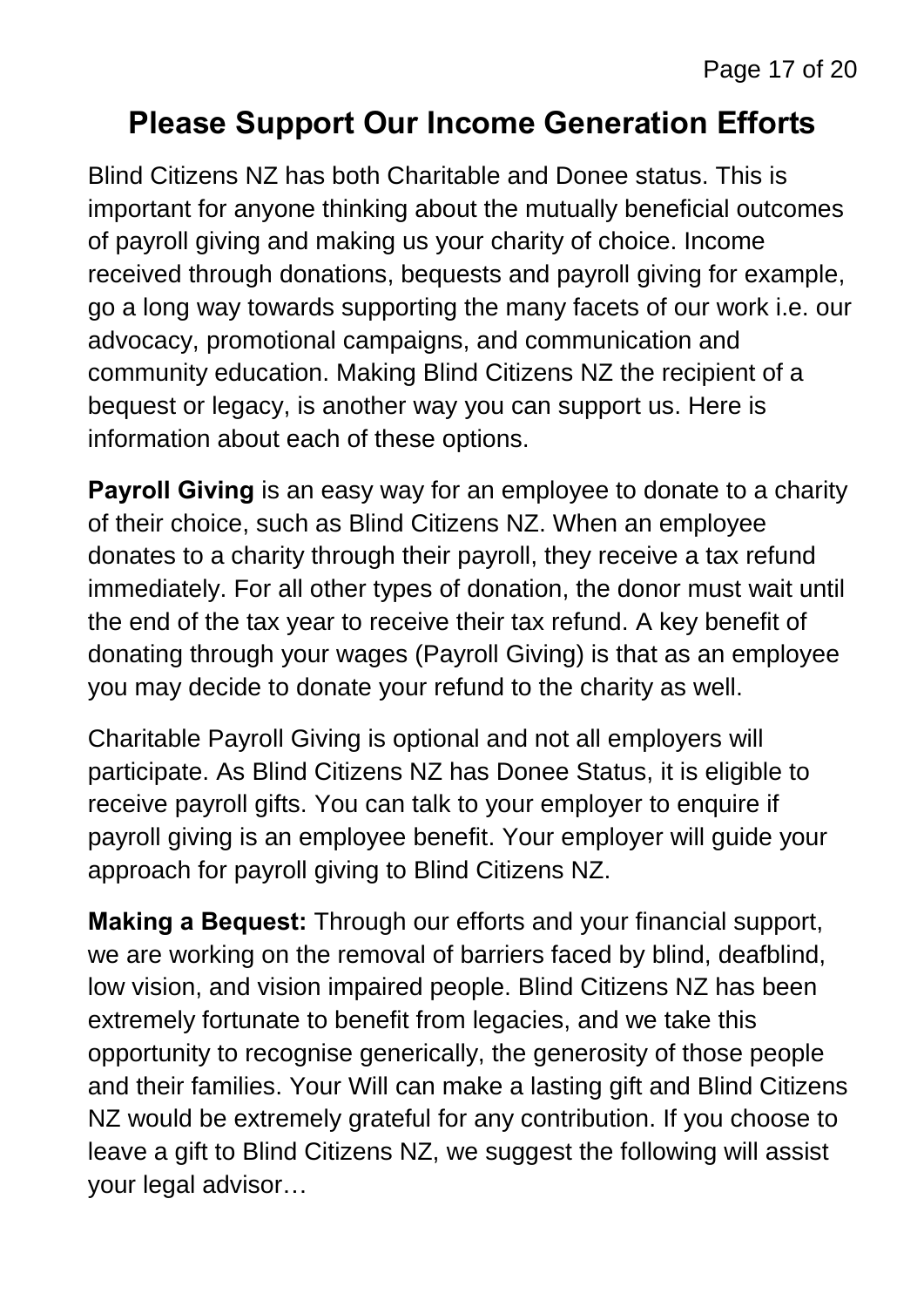#### "I give and bequeath to the **Association of Blind Citizens of New Zealand Incorporated (CC41040)**:

- \$ (a specific dollar amount); or
- A specific percentage of my estate; or
- The whole or a specific percentage of the residue of my estate.

Free from all duties and charges, as a contribution to the Association of Blind Citizens of New Zealand Inc to be applied for general purposes only, for which the receipt of the Association of Blind Citizens of New Zealand Inc shall be sufficient discharge to my trustees."

To find out how we inform those who have pledged their support to us, if you have questions, or you wish to make a contribution contact:

- Rose Wilkinson 021 222 6940 / 0800 222 694
- **Email:** [bequest-info-blindcitizensnz@groups.io](mailto:bequest-info-blindcitizensnz@groups.io)

# **Membership Renewal Reminder**

Membership renewal falls due 1 July annually. If you are uncertain whether you are financial, please check by contacting our National Office (0800 222 694) or your local Branch Treasurer.

Cheques are being phased out and so less banks use them. At our National Office, and for many of our Branches, we are unable to accept cheques. Renewing your annual membership subscription at a branch or network event remains an option. Even if you are not an internet-user, you can ask your bank to assist you make one-off payments, or to set up an annual payment for your membership renewal to be paid on the same date each year. To make payments through your bank, via the internet or phone-banking, Blind Citizens NZ's bank account details are: 06-0230-0002634-00.

If you have any questions, do not hesitate to contact us here at National Office, phone 0800 222 6940, or email [admin@abcnz.org.nz](mailto:admin@abcnz.org.nz)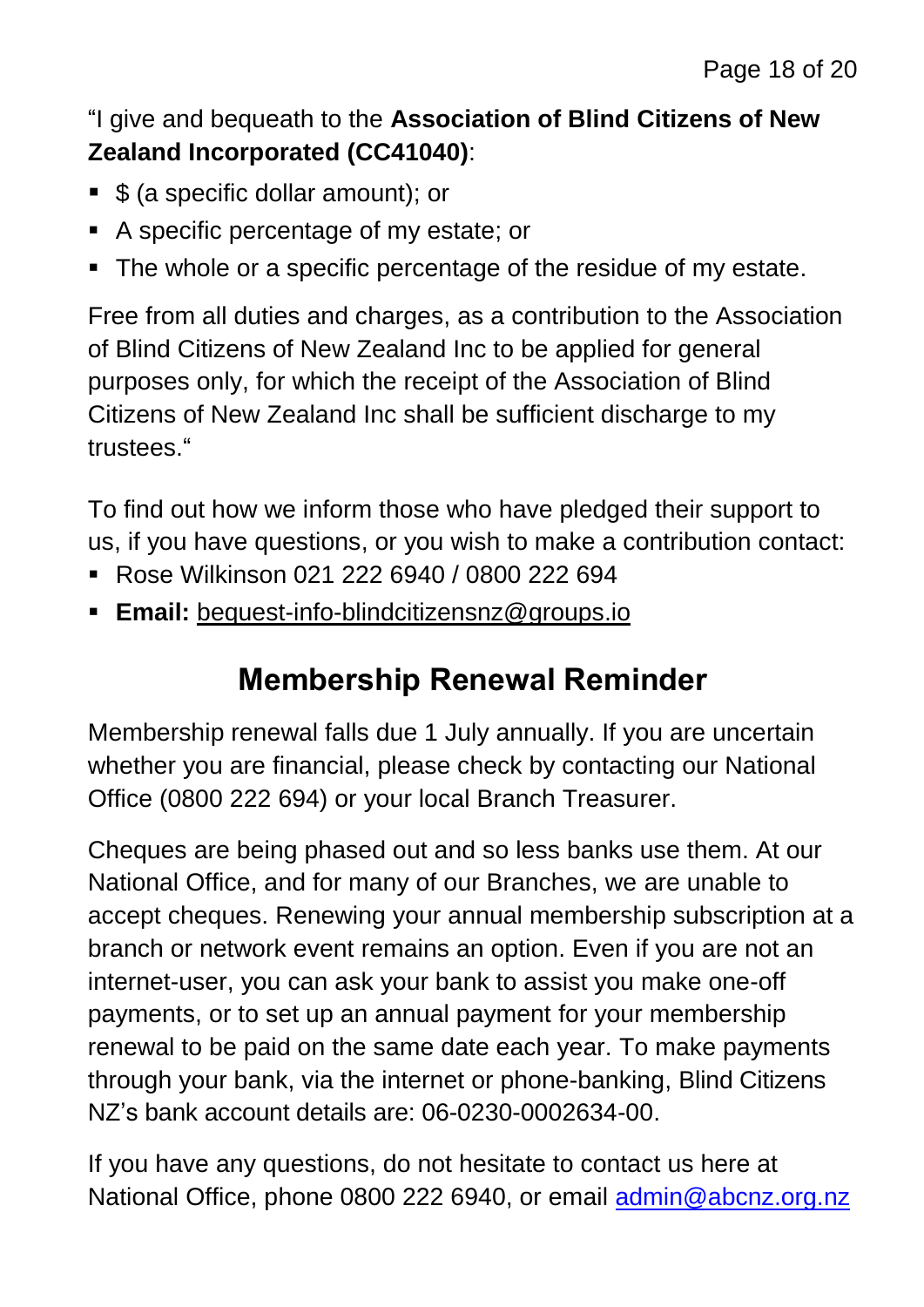# **Blind Citizens NZ – Board and National Office**

#### **Board**

- **National President**: Jonathan Godfrey: [a.j.godfrey@massey.ac.nz](mailto:a.j.godfrey@massey.ac.nz)
- **Vice President:** Christine (Chrissy) Fern: [fernmeek@gmail.com](mailto:fernmeek@gmail.com)
- Members-at-Large:
	- ✓ Martine Abel-Williamson: [martine.the1@xtra.co.nz](mailto:martine.the1@xtra.co.nz)
	- ✓ Wendy Chiang: [wendy.chiang@gmail.com](mailto:wendy.chiang@gmail.com)
	- $\checkmark$  Andrea Courtney: [andycoute@gmail.com](mailto:andycoute@gmail.com)
	- ✓ Tewai Halatau: [tewaihalatau@gmail.com](mailto:tewaihalatau@gmail.com)
	- ✓ Paula Waby (& WBU Representative): [paula.waby4@gmail.com](mailto:paula.waby4@gmail.com)

## **Focus Editor, TBA**

**Email** articles to**:** [focus@abcnz.org.nz](mailto:focus@abcnz.org.nz)

**Post**: PO Box 7144, Newtown, Wellington 6242

#### **National Office**

- **Physical**: Ground Floor, 113 Adelaide Road, Newtown, Wellington.
- **Postal**: PO Box 7144, Newtown, Wellington 6242.
- **Phone**: 04 389 0033; 0800 222 694.
- **Fax**: 04 389 0030.
- **Website**: [http://www.blindcitizensnz.org.nz](http://www.blindcitizensnz.org.nz/)
- **Facebook Page**:<https://www.facebook.com/BlindCitizensNZ/>
- **Email**: [admin@abcnz.org.nz](mailto:admin@abcnz.org.nz)
- **Chief Executive, Rose Wilkinson**: [rwilkinson@abcnz.org.nz](mailto:rwilkinson@abcnz.org.nz)